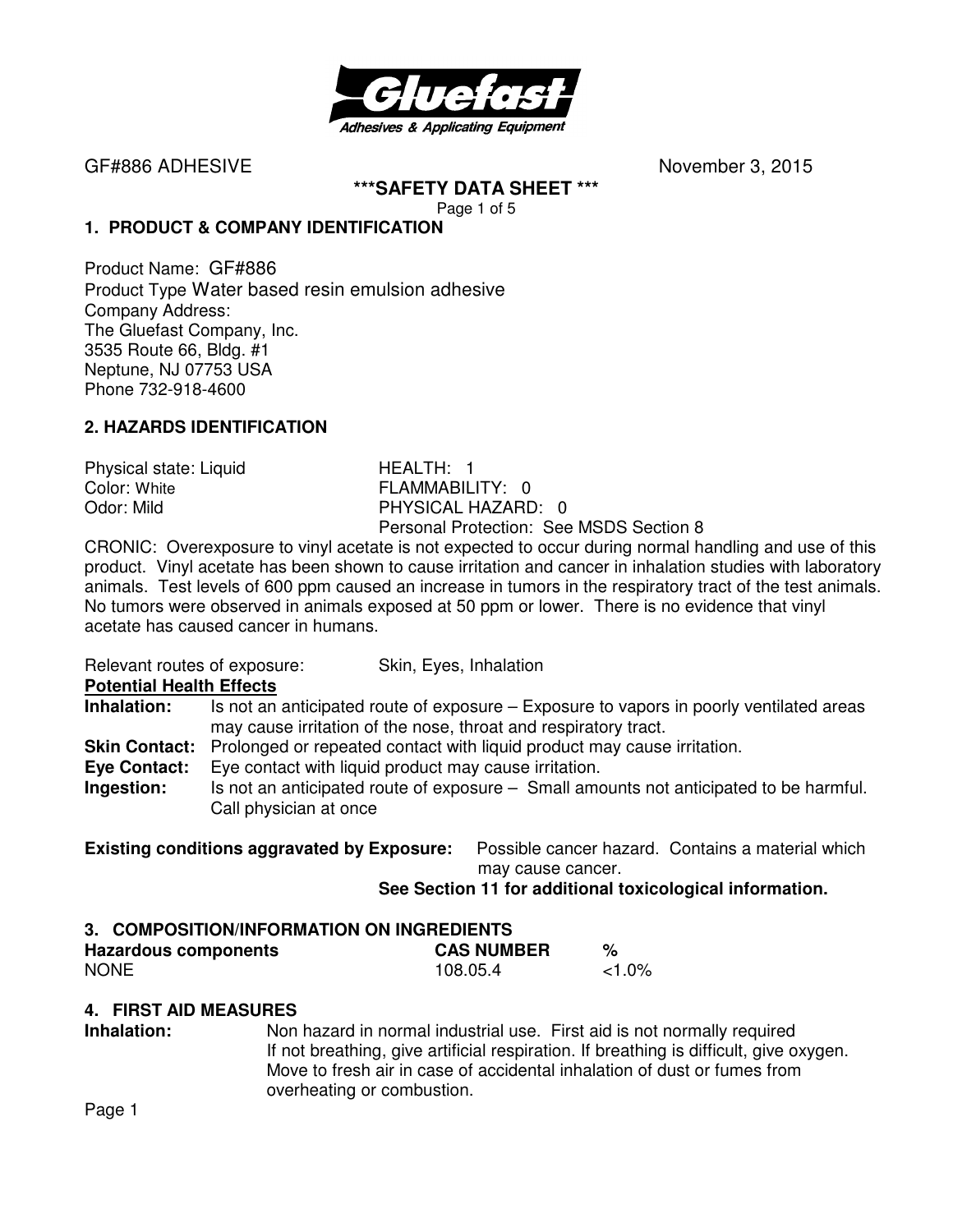

GF#886 ADHESIVE **CONSERVING** SERVICE **RESERVE ASSESSED ASSESSED ASSESSED ASSESSED ASSESSED ASSESSED ASSESSED ASSESSED ASSESSED ASSESSED ASSESSED ASSESSED AND THE SERVICE OF A SERVICE OF A SERVICE OF A SERVICE OF A SERVICE** 

# **\*\*\*SAFETY DATA SHEET \*\*\***

Page 2 of 5

| <b>Skin contact:</b>                                                                                                                                                                                | Wash affected area with soap and water. Launder contaminated clothing before<br>reuse.                                                                                       |                                                                                                                                                                                                                                                                                       |  |
|-----------------------------------------------------------------------------------------------------------------------------------------------------------------------------------------------------|------------------------------------------------------------------------------------------------------------------------------------------------------------------------------|---------------------------------------------------------------------------------------------------------------------------------------------------------------------------------------------------------------------------------------------------------------------------------------|--|
| Eye contact:                                                                                                                                                                                        | Flush immediately with water for 15 minutes. Consult a physician if irritation<br>persists.                                                                                  |                                                                                                                                                                                                                                                                                       |  |
| Ingestion:                                                                                                                                                                                          | If person can swallow, give one glass of water or milk. Do not induce vomiting.<br>Get immediate medical attention. Never give anything by mouth to an<br>unconscious person |                                                                                                                                                                                                                                                                                       |  |
| <b>5. FIRE FIGHTING MEASURES</b><br>Flash point:<br>Auto ignition temperature:<br>Flammable/Explosive limits - lower:<br>Flammable/Explosive limits - upper:<br>Extinguishing media:                |                                                                                                                                                                              | Non Flammable<br>Not applicable<br>Not applicable<br>Not applicable<br>Non- flammable in liquid state; use water spray (fog),<br>foam, dry chemical or carbon dioxide on dried product.                                                                                               |  |
| <b>Special firefighting procedures:</b>                                                                                                                                                             |                                                                                                                                                                              | Fire fighters should wear positive pressure self-contained<br>breathing apparatus (SCBA). Wear full protective clothing.                                                                                                                                                              |  |
| Unusual fire or explosion hazards:                                                                                                                                                                  |                                                                                                                                                                              | There is the possibility of pressure build-up in closed<br>containers when heated. Water spray may be used to<br>cool the containers.                                                                                                                                                 |  |
| <b>Hazardous combustion products:</b>                                                                                                                                                               |                                                                                                                                                                              | Incomplete combustion can yield low molecular weight<br>hydrocarbons, carbon monoxide.                                                                                                                                                                                                |  |
| 6. ACCIDENTAL RELEASE MEASURES<br>Dike if necessary, contain spill with inert absorbent and transfer to containers for disposal. Keep<br>spilled product out of sewers, watersheds or water systems |                                                                                                                                                                              |                                                                                                                                                                                                                                                                                       |  |
| <b>Environmental precautions:</b>                                                                                                                                                                   |                                                                                                                                                                              | Do not allow material to contaminate ground water system.<br>No special environmental precautions required.                                                                                                                                                                           |  |
| Clean-up methods:                                                                                                                                                                                   |                                                                                                                                                                              | Spills should be taken up with suitable absorbent and<br>placed in containers. Spill area can be washed with<br>water; collect wash water for approved disposal. Do not<br>flush to storm sewer or waterway. Contact state or town<br>municipalities for proper disposal instructions |  |
| 7. HANDLING AND STORAGE<br>Handling:<br>Storage:                                                                                                                                                    |                                                                                                                                                                              | Store at room temperature. Rotate stock using oldest<br>material first.<br>Store at room temperature. Rotate stock using oldest<br>material first. Shelf life is six months. KEEP FROM<br><u>FREEZING</u> .                                                                           |  |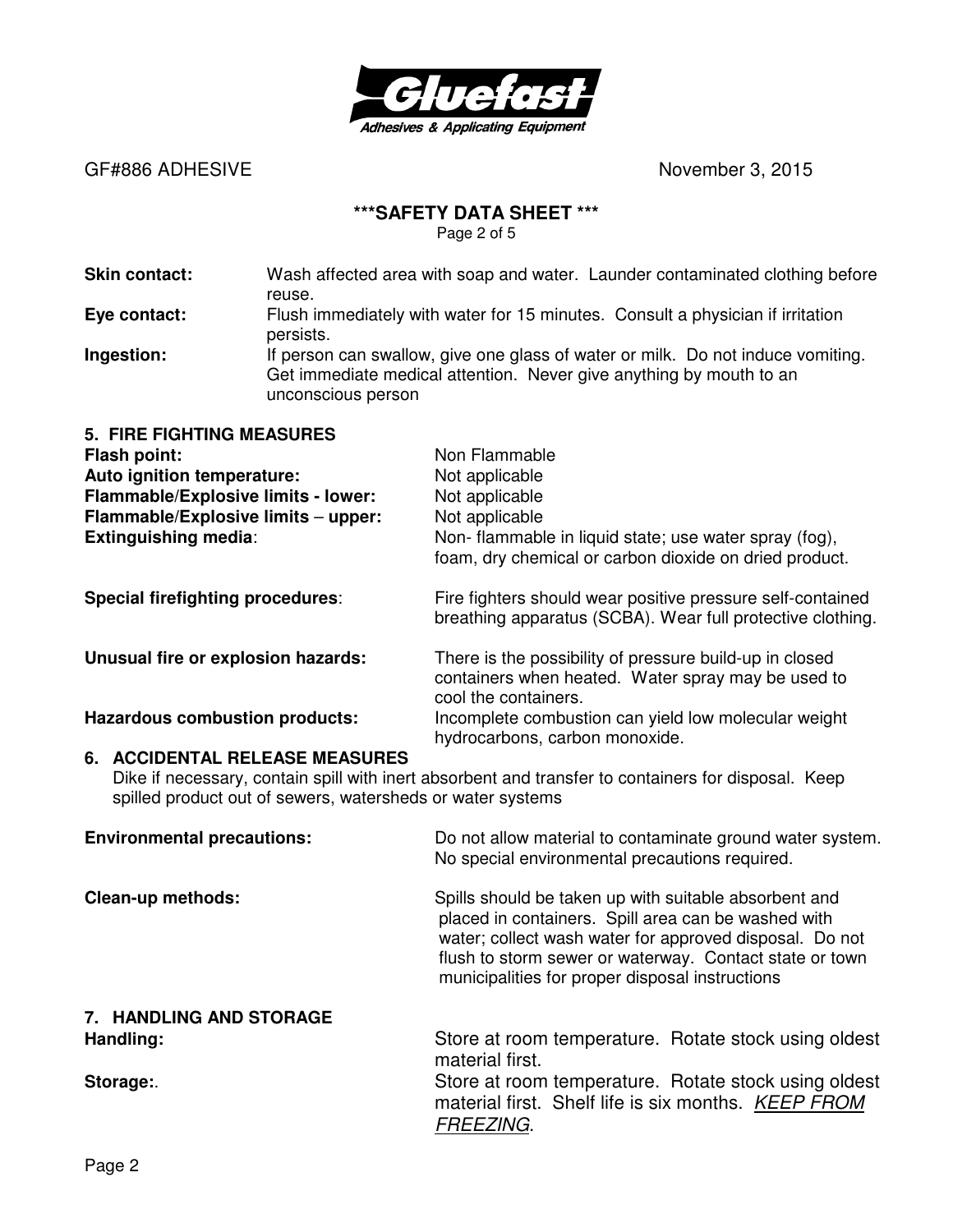

GF#886 ADHESIVE **BUSICE CONTRACTE ACCOUNT ACCOUNT ACCOUNT ACCOUNT ACCOUNT ACCOUNT ACCOUNT ACCOUNT ACCOUNT ACCOUNT ACCOUNT ACCOUNT ACCOUNT ACCOUNT ACCOUNT ACCOUNT ACCOUNT ACCOUNT ACCOUNT ACCOUNT ACCOUNT ACCOUNT ACCOUNT AC** 

# **\*\*\*SAFETY DATA SHEET \*\*\***

Page 3 of 5

# **8. EXPOSURE CONTROLS/PERSONAL PROTECTION**

**Employers should complete an assessment of all workplaces to determine the need for, and selection of, proper exposure controls and protective equipment for each task performed.** 

| <b>Hazardous components</b>    | <b>ACGIH TLV</b>                                                                                                                                                                                                                                              |             | <b>OSHA PELI AIHA WEELI OTHER</b>                                                                     |      |  |
|--------------------------------|---------------------------------------------------------------------------------------------------------------------------------------------------------------------------------------------------------------------------------------------------------------|-------------|-------------------------------------------------------------------------------------------------------|------|--|
| None                           | None                                                                                                                                                                                                                                                          | <b>None</b> | None                                                                                                  | None |  |
| <b>Engineering controls:</b>   |                                                                                                                                                                                                                                                               |             | General room ventilation is usually adequate. Local                                                   |      |  |
|                                | exhaust ventilation is recommended when general<br>ventilation is not sufficient to control airborne<br>contamination.                                                                                                                                        |             |                                                                                                       |      |  |
| <b>Respiratory protection:</b> | No personal respiratory protective equipment normally<br>required. Where the potential exists for exposure to<br>decomposition products due to heating or elevated<br>temperatures, wear NIOSH approved respiratory<br>for respiratory use (29 CFR 1910.134). |             | protection as appropriate. Observe OSHA regulations                                                   |      |  |
| <b>Eyeface protection:</b>     | face protection should be used if the potential for<br>splashing or spraying of product exists.                                                                                                                                                               |             | Safety goggles or safety glasses with side shields. Full                                              |      |  |
| <b>Skin protection:</b>        | protective clothing.                                                                                                                                                                                                                                          |             | Use impermeable gloves and protective clothing as<br>necessary to prevent skin contact. Wear suitable |      |  |

#### **9. PHYSICAL AND CHEMICAL PROPERTIES**

| <b>Physical state:</b>                  | Liquid                                                 |
|-----------------------------------------|--------------------------------------------------------|
| Color:                                  | White                                                  |
| Odor:                                   | Mild                                                   |
| <b>Odor threshold:</b>                  | Not available                                          |
| Ph:                                     | $7.0 - 7.6$                                            |
| <b>Vapor Pressure:</b>                  | Not applicable                                         |
| <b>Boiling Point/range:</b>             | $>200^\circ F$                                         |
| <b>Freezing Point/range:</b>            | Below 32°F                                             |
| Specific gravity:                       | 1.05                                                   |
| Vapor density:                          | Not applicable                                         |
| <b>Flash Point:</b>                     | Not applicable                                         |
| Flammable/Explosive limits - lower:     | Not applicable                                         |
| Flammable/Explosive limits - upper:     | Not applicable                                         |
| <b>Autoignition temperature:</b>        | Not applicable                                         |
| <b>Evaporation rate:</b>                | Not applicable                                         |
| <b>Solubility in water:</b>             | Miscible                                               |
| Partition coefficient (n-octanol/water) | Not available                                          |
| <b>VOC content:</b>                     | 4g VOC/liter of material (VOC theoretically determined |
|                                         | using EPA publication 450/3-84-019)                    |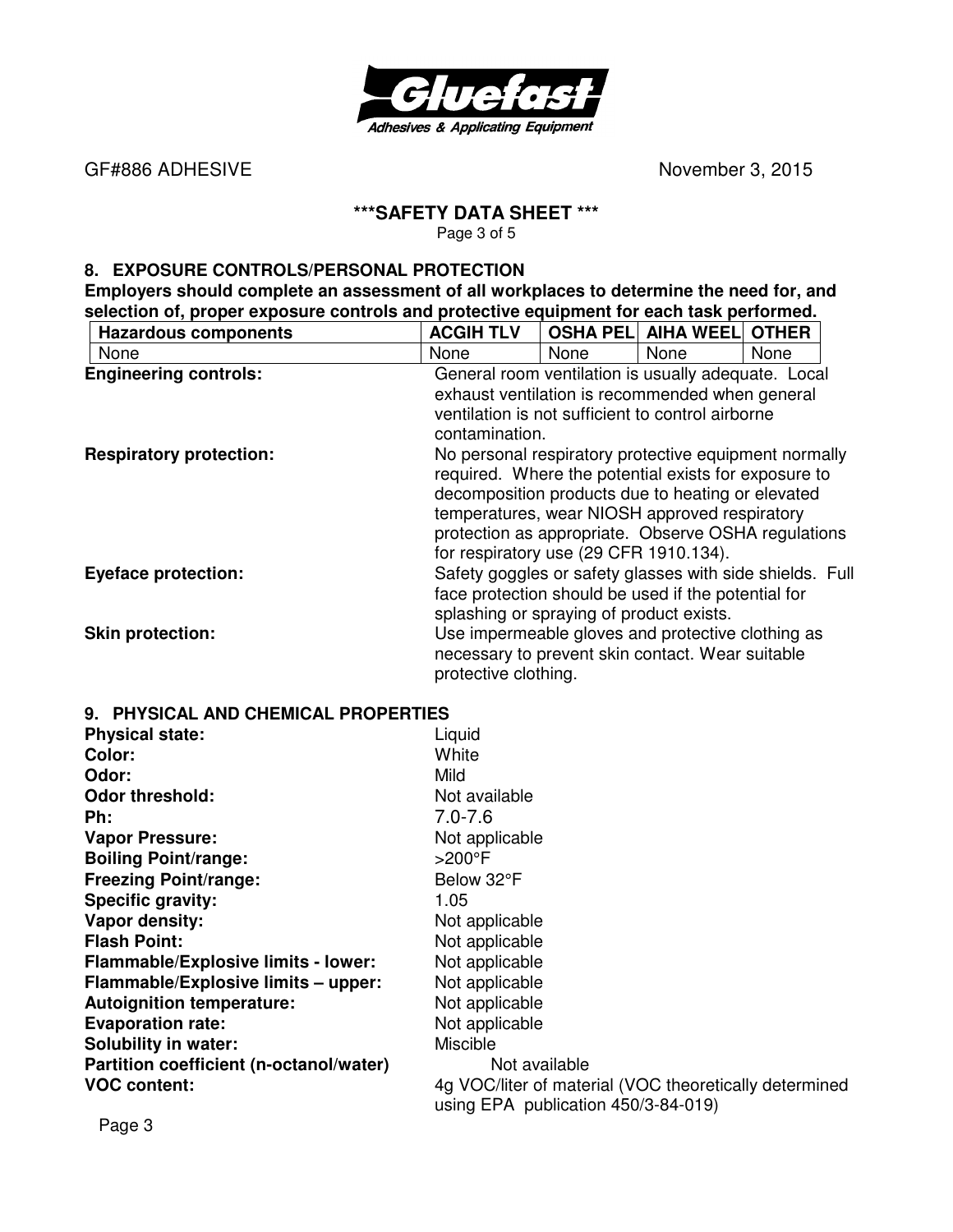

GF#886 ADHESIVE **BUSICE CONTRACTES November 3, 2015** 

# **\*\*\*SAFETY DATA SHEET \*\*\***

Page 4 of 5

#### **10. STABILITY AND REACTIVITY**

| Stability                                                          | Stable                           |
|--------------------------------------------------------------------|----------------------------------|
| Hazardous reactions:                                               | Will not occur.                  |
| Hazardous decomposition products   Carbon monoxide, carbon dioxide |                                  |
| Incompatible materials:                                            | Materials that react with water. |
| Conditions to avoid:                                               | Do not freeze.                   |

#### **11. TOXICOLOGICAL INFORMATION**

| <b>Hazardous components</b> |      | NTB Carcinogen   IARC Carcinogen | <b>OSHA Carcinogen</b><br>(Specifically Regulated) |
|-----------------------------|------|----------------------------------|----------------------------------------------------|
| None                        | None | Vinyl acetate                    | None                                               |
|                             |      |                                  |                                                    |
| <b>Hazardous components</b> |      | <b>Health Effects/</b>           |                                                    |
|                             |      | <b>Target Organs</b>             |                                                    |
| None                        |      | None                             |                                                    |
|                             |      |                                  |                                                    |

# **12. ECOLOGICAL INFORMATION**

Ecological information: N/A

# **13. DISPOSAL CONSIDERATIONS**

# **Information provided is for unused product only.**

| Recommended method of disposal: | Legal disposition of wastes is the responsibility of the<br>owner/generator of the waste. Applicable federal, state<br>and/or local regulations must be followed during<br>treatment, storage, or disposal of waste containing this<br>product. |
|---------------------------------|-------------------------------------------------------------------------------------------------------------------------------------------------------------------------------------------------------------------------------------------------|
| Hazardous waste number:         | Not a RCRA hazardous waste.                                                                                                                                                                                                                     |
|                                 |                                                                                                                                                                                                                                                 |

# **14. TRANSPORT INFORMATION**

| GF886UGL, GF886UPL, GF886UDR                                                              |
|-------------------------------------------------------------------------------------------|
|                                                                                           |
|                                                                                           |
| Carton, 5-gallon pail, 55 gallon drum                                                     |
| Product is not regulated, non hazardous and not restricted for transport by air or water. |
|                                                                                           |

Page 4